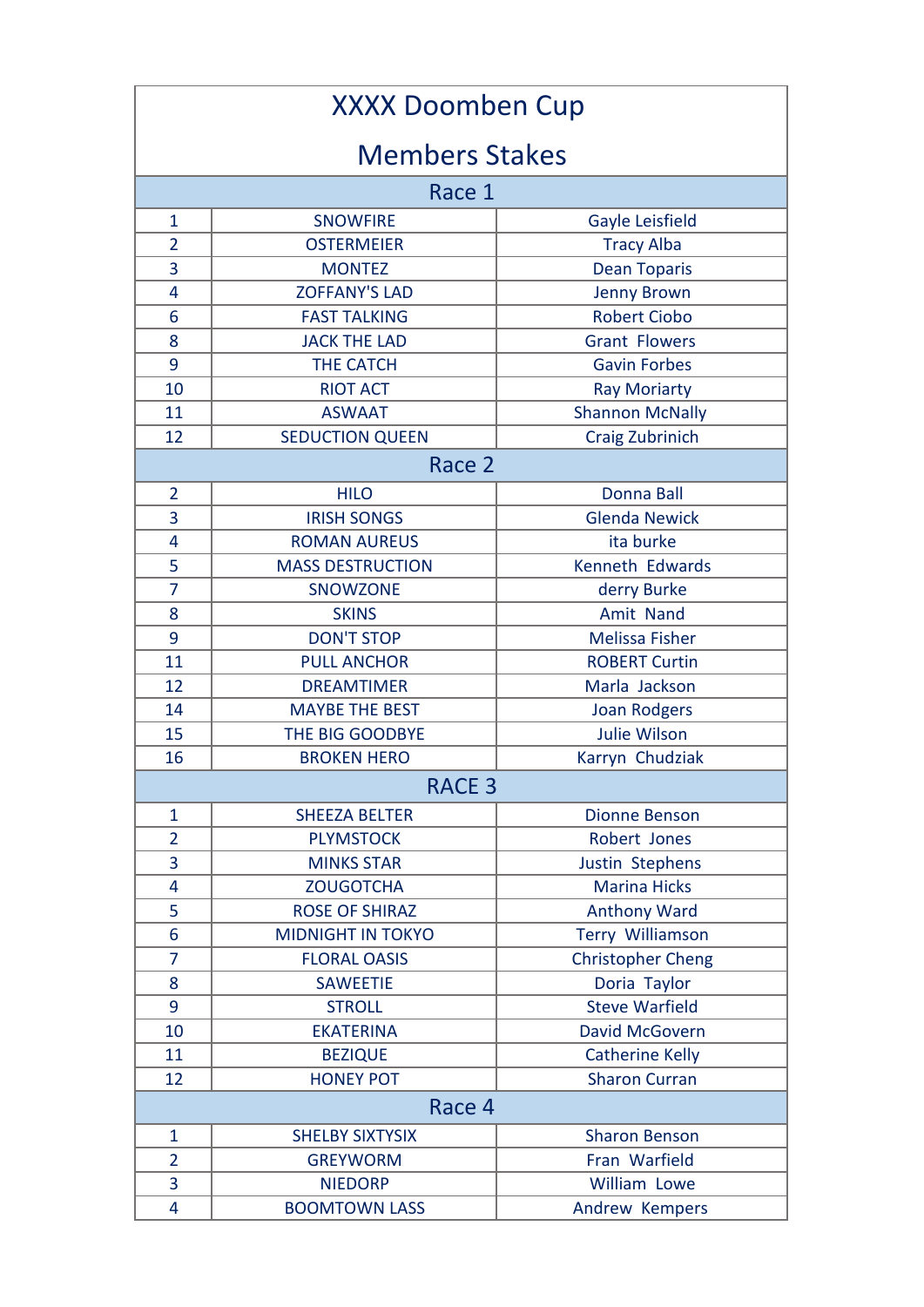| <b>XXXX Doomben Cup</b> |                            |                              |  |  |
|-------------------------|----------------------------|------------------------------|--|--|
| <b>Members Stakes</b>   |                            |                              |  |  |
| 5                       | <b>DOCTOR ZOUS</b>         | <b>Michael Ball</b>          |  |  |
| 7                       | <b>CONTEMPTUOUS</b>        | <b>Gayle Healey</b>          |  |  |
| 8                       | <b>SIMPLY FLY</b>          | <b>David Phillips</b>        |  |  |
| 9                       | <b>COLPO DI TAMBURO</b>    | <b>Darcy Harten</b>          |  |  |
| 11                      | <b>CENTREFIRE</b>          | <b>John Morley</b>           |  |  |
| 12                      | <b>MORE SUNDAYS</b>        | <b>Andrea Douglas</b>        |  |  |
| 13                      | <b>WINSIDE</b>             | <b>Greg Monaghan</b>         |  |  |
| 14                      | <b>JOY TOO ALL</b>         | <b>Sharlene Emanuel</b>      |  |  |
| 16                      | <b>KOSCIUSKO</b>           | <b>Alison Coney</b>          |  |  |
| Race 5                  |                            |                              |  |  |
| 1                       | <b>BONHAM</b>              | <b>Martin Evans</b>          |  |  |
| $\overline{2}$          | <b>NUDGE</b>               | <b>Ella McNally</b>          |  |  |
| 3                       | YAMAZAKI                   | Laylon Smith                 |  |  |
| 4                       | <b>DZSENIFER</b>           | <b>Kevin Gammie</b>          |  |  |
| 5                       | SHE'S THE GIFT (NZ)        | Alan Wright                  |  |  |
| 6                       | <b>APRIL RAIN</b>          | Doreen Oldmeadow             |  |  |
| $\overline{7}$          | <b>CAFE ROYAL</b>          | Giaan Keir                   |  |  |
| 8                       | <b>SELEQUE</b>             | Catherine Johnston           |  |  |
| 9                       | <b>ADELASE</b>             | <b>Dean Fuller</b>           |  |  |
| 10                      | <b>LUNAKORN</b>            | <b>David OSULLIVAN</b>       |  |  |
| 11                      | <b>STOLEN JADE</b>         | megan gore-jones             |  |  |
| 12                      | <b>GALAXY BELLE (NZ)</b>   | Therese OSullivan            |  |  |
| 13                      | <b>SOUBRETTE</b>           | Sydney Fogg                  |  |  |
| 14                      | <b>WILD SHEILA</b>         | Patricia Nagle               |  |  |
|                         | Race 6                     |                              |  |  |
| $\mathbf{1}$            | <b>GEM SONG</b>            | <b>Glenys Keir</b>           |  |  |
| $\overline{2}$          | <b>EMERALD KINGDOM</b>     | <b>Sandy Holmes</b>          |  |  |
| 3                       | <b>SOXAGON</b>             | <b>Gary Taylor</b>           |  |  |
| 4                       | <b>BUFFALO RIVER (USA)</b> | Jay Heydt                    |  |  |
| 5                       | <b>DAWN PASSAGE</b>        | <b>Craig Gibbons</b>         |  |  |
| 6                       | <b>BLONDEAU</b>            | Samantha Chapman             |  |  |
| 7                       | <b>LAST CHANCE</b>         | Jo Johnson                   |  |  |
| 8                       | <b>OSCAR ZULU</b>          | David Williamson             |  |  |
| 9                       | <b>HOLYFIELD</b>           | Natasha Embrey               |  |  |
| 10                      | <b>GOSPODIN (NZ)</b>       | Jeff Lynn                    |  |  |
| 11                      | <b>SALATEEN</b>            | <b>Judith Haysom</b>         |  |  |
| 12                      | <b>TAKSU</b>               | <b>Gary Smyth</b>            |  |  |
| 13                      | <b>VINCO</b>               | Matthew McNally              |  |  |
| 15                      | <b>BULLFINCH (GB)</b>      | Robyn Gooley                 |  |  |
| 16                      | <b>SIR WARWICK</b>         | <b>Julie Anne Standfield</b> |  |  |
| Race 7                  |                            |                              |  |  |
| $\mathbf{1}$            | ZAAKI (GB)                 | Jacquie Whitham              |  |  |